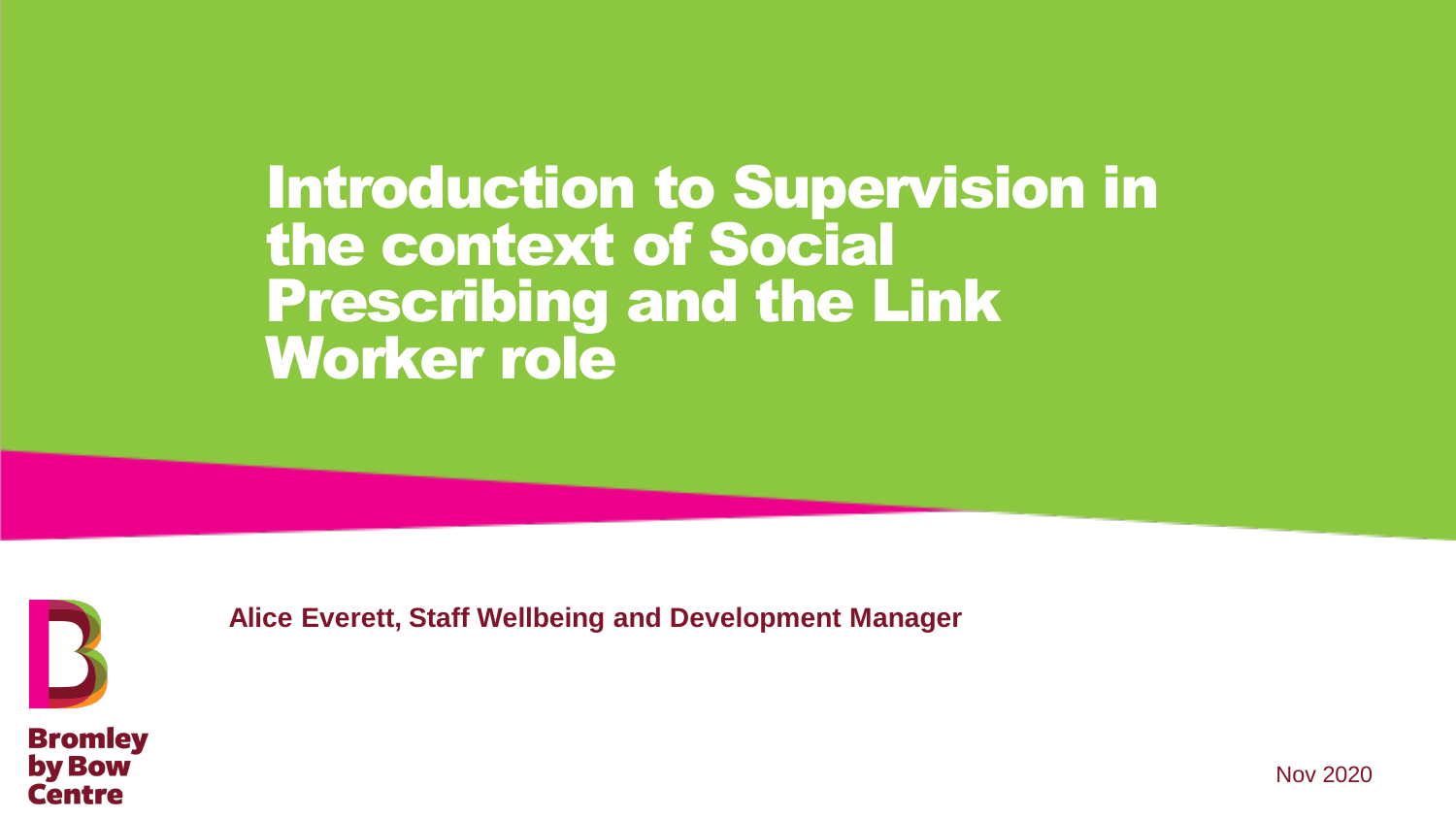### What is supervision?

There are different definitions for supervision as it is used in many different contexts.

#### "Supervision is about sharing, showing and giving support to help another person make progress and feel comfortable in their work" **(Skills for Care)**



"Supervision is a joint endeavour in which a practitioner, with the help of a supervisor, attends to their clients, themselves as part of their client practitioner relationships, and the wider systemic context, and by doing so improves the quality of their work, transforms their client relationships, continuously develops themselves, their practice and their wider profession" **(Hawkins and Shohet, 2012)** 

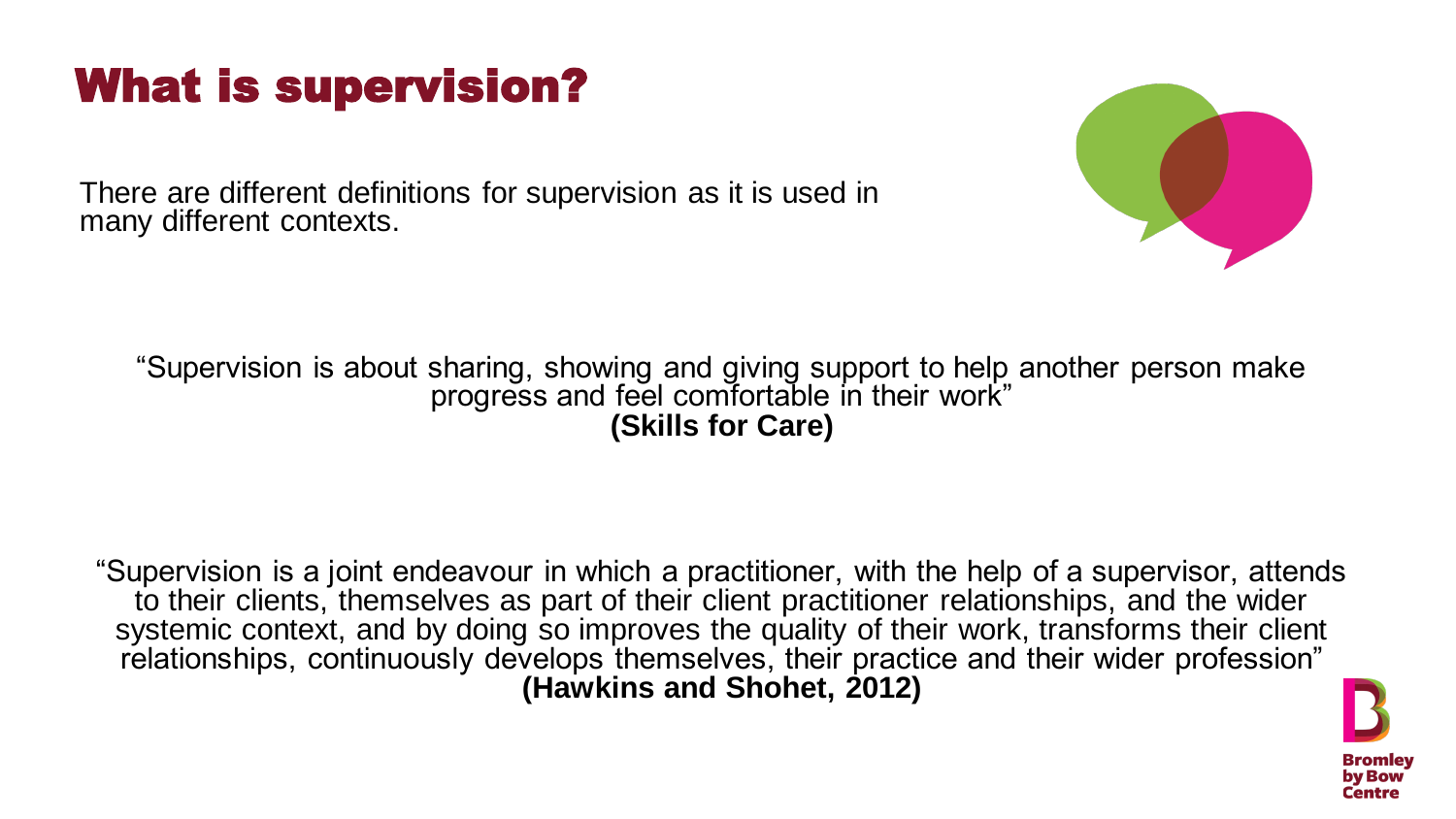## What is supervision?

**Supervision benefits:**

- *1. the learning and development of the supervisee*
- *2. the clients of the supervisee and the quality of the service they receive*
- *the work*
- *4. the ongoing learning and development of the profession* (Hawkins and Shohet, 2012)



*3. the organisations that employee the supervise in terms of the effectiveness and efficiency of* 

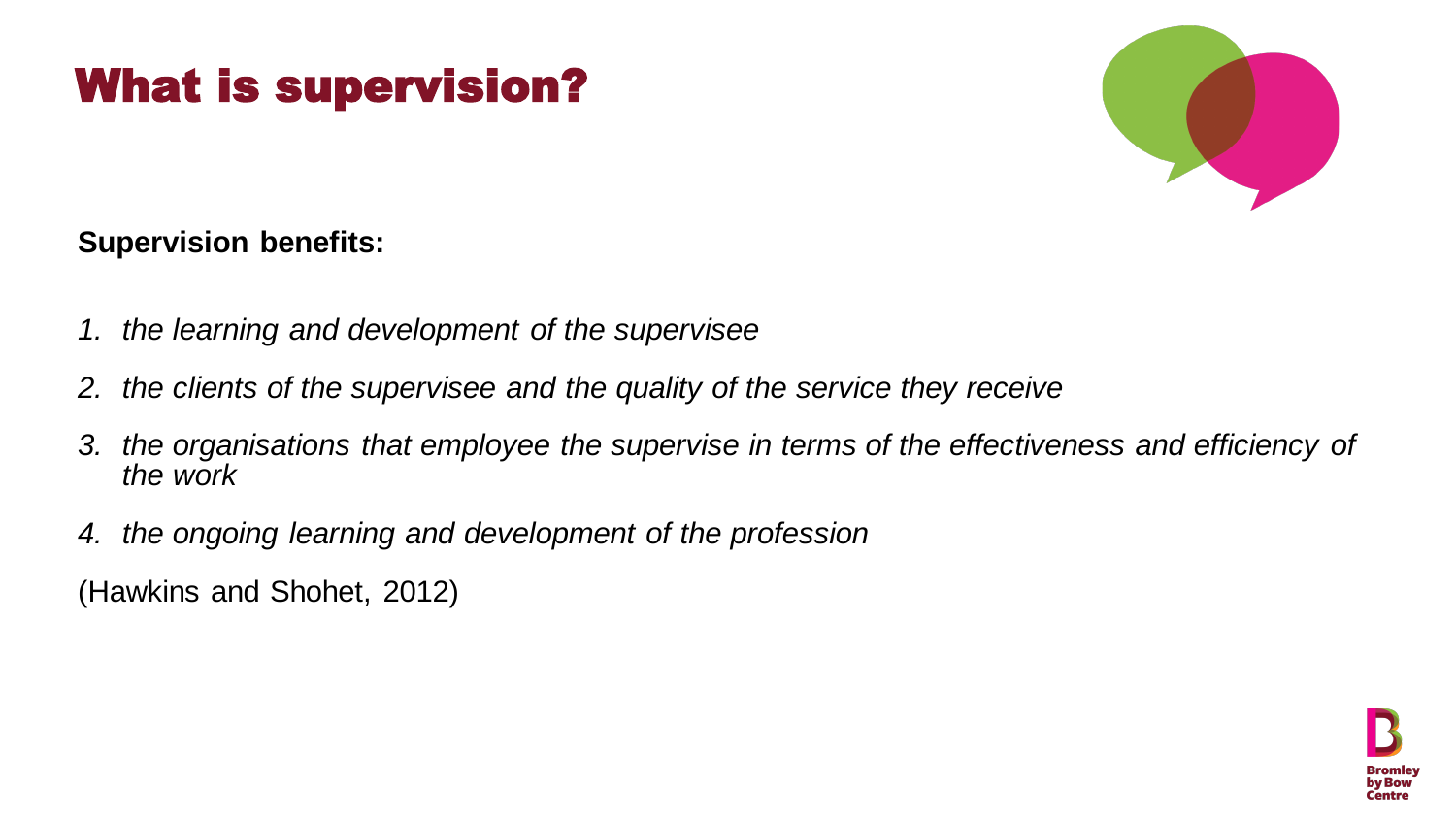# Why do we need it?

### **It supports us**

Supervision helps us to develop awareness about how we work, gives up support in dealing with client issues, helps us to manage the emotional elements and disclosures brought to us by clients.

It means we are never alone in holding all of the client issues we are working with.

Working on the frontline we are more susceptible to:

- Compassion fatigue
- Burnout
- **Overwhelm**
- Over-identification/empathy or defend against clients/feel negativity



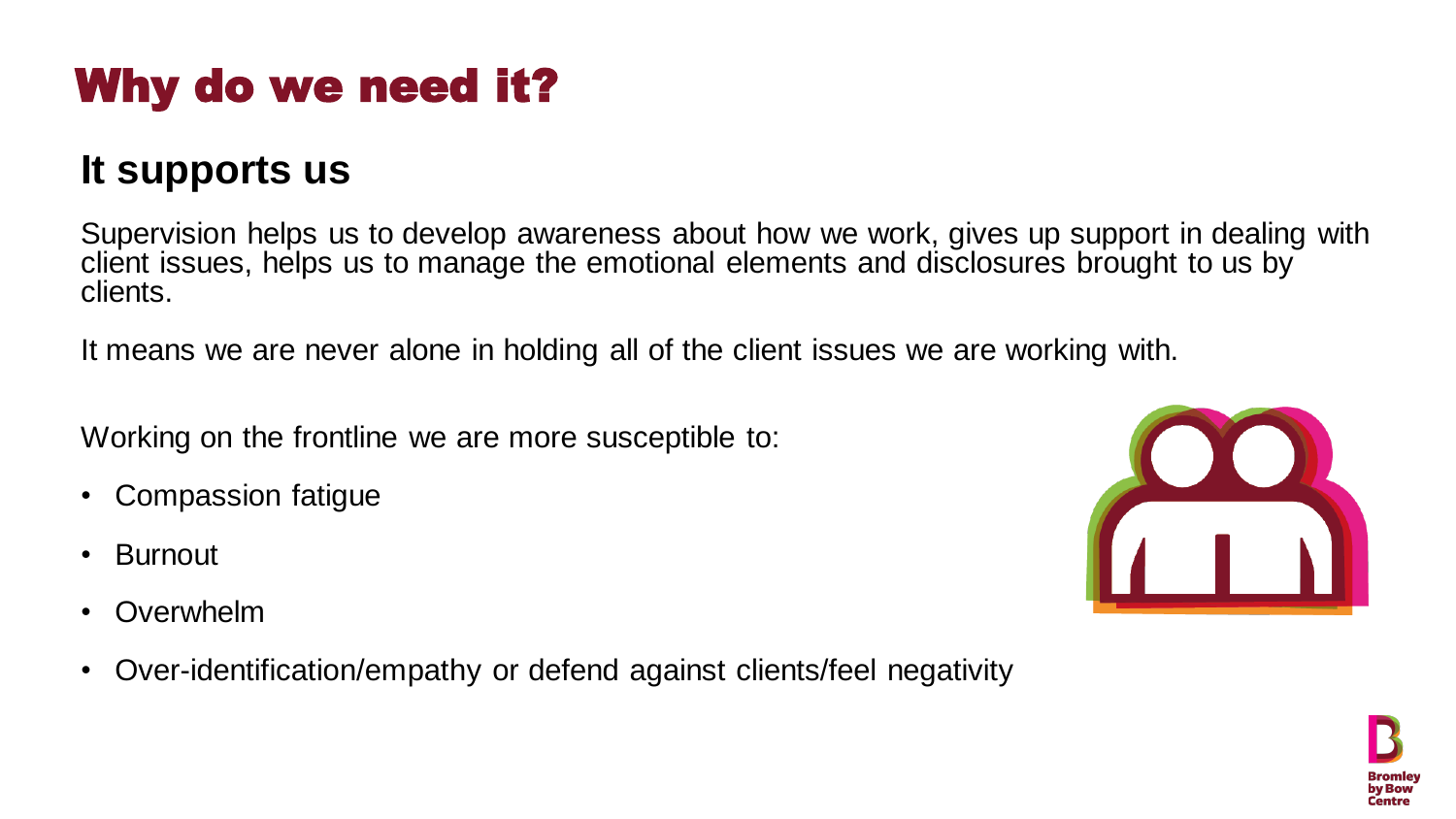### Why do we need it?

### **It gives us space to:**

Discharge and vocalise our experiences

Express feelings that arise for us

Work out approaches and problem solve

Normalise our reactions

Celebrate what we have done well

The supervision space is private, and nothing will be shared with managers or any other staff.

(The only exception to this is in the event of disclosures that present a risk to clients or others, or a clear legal or reputational risk to the service and/or organisation).



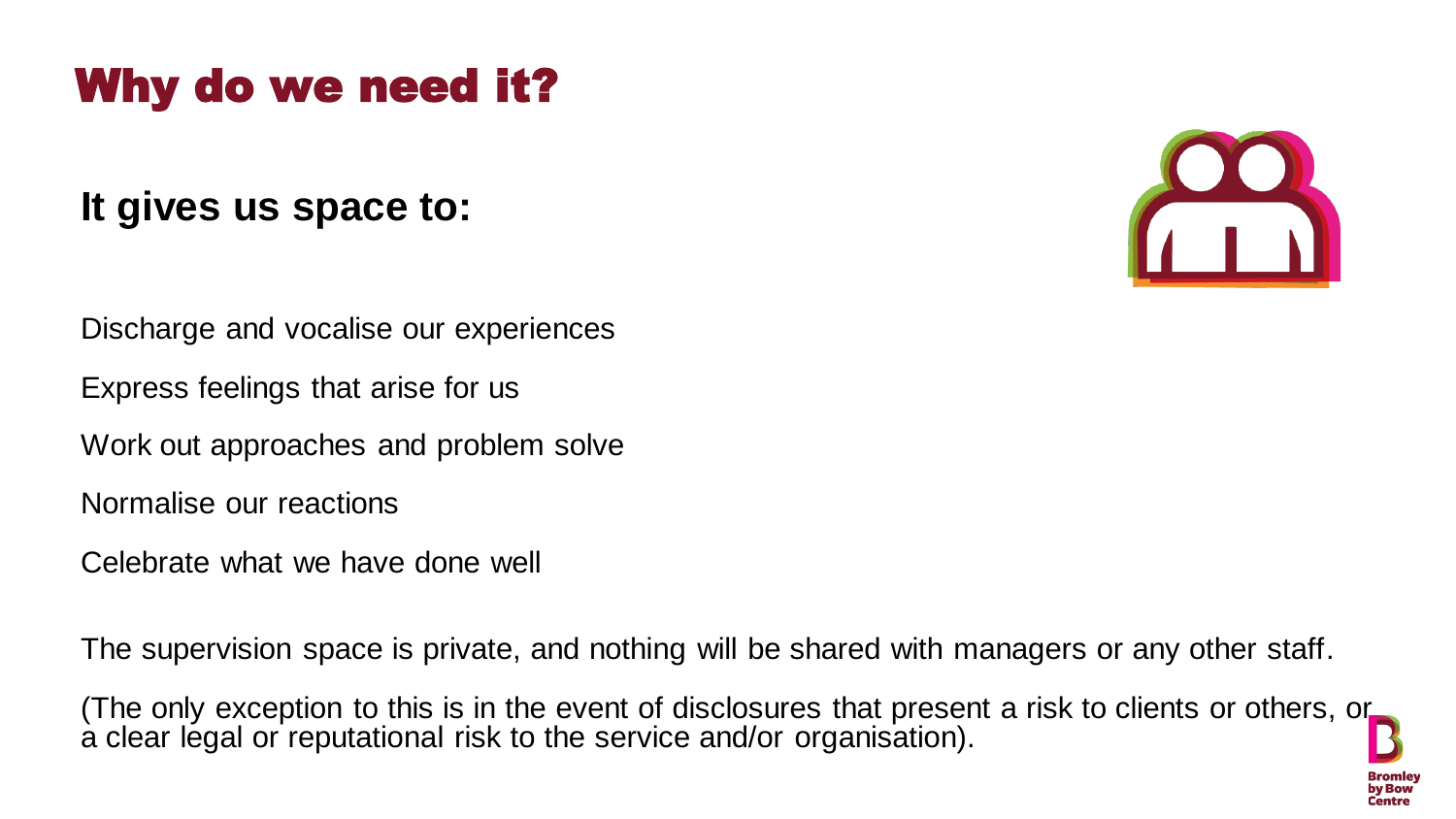

### **Quality and efficacy**

- How ever good we are at our jobs, we all have blind spots, biases and habits when we approach
	-



our work.

- 
- As well as following our organisational protocols supervision allows us to explore the issues, make decisions about whether they constitute a safe guarding issue and support us as we are



Supervision can help keep us on track to ensure we are working within our professional parameters and practicing in an ethical, consistent and equitable way with our clients.

### **Safeguarding**

In our careers we will inevitably be faced with safeguarding issues.

working with the client.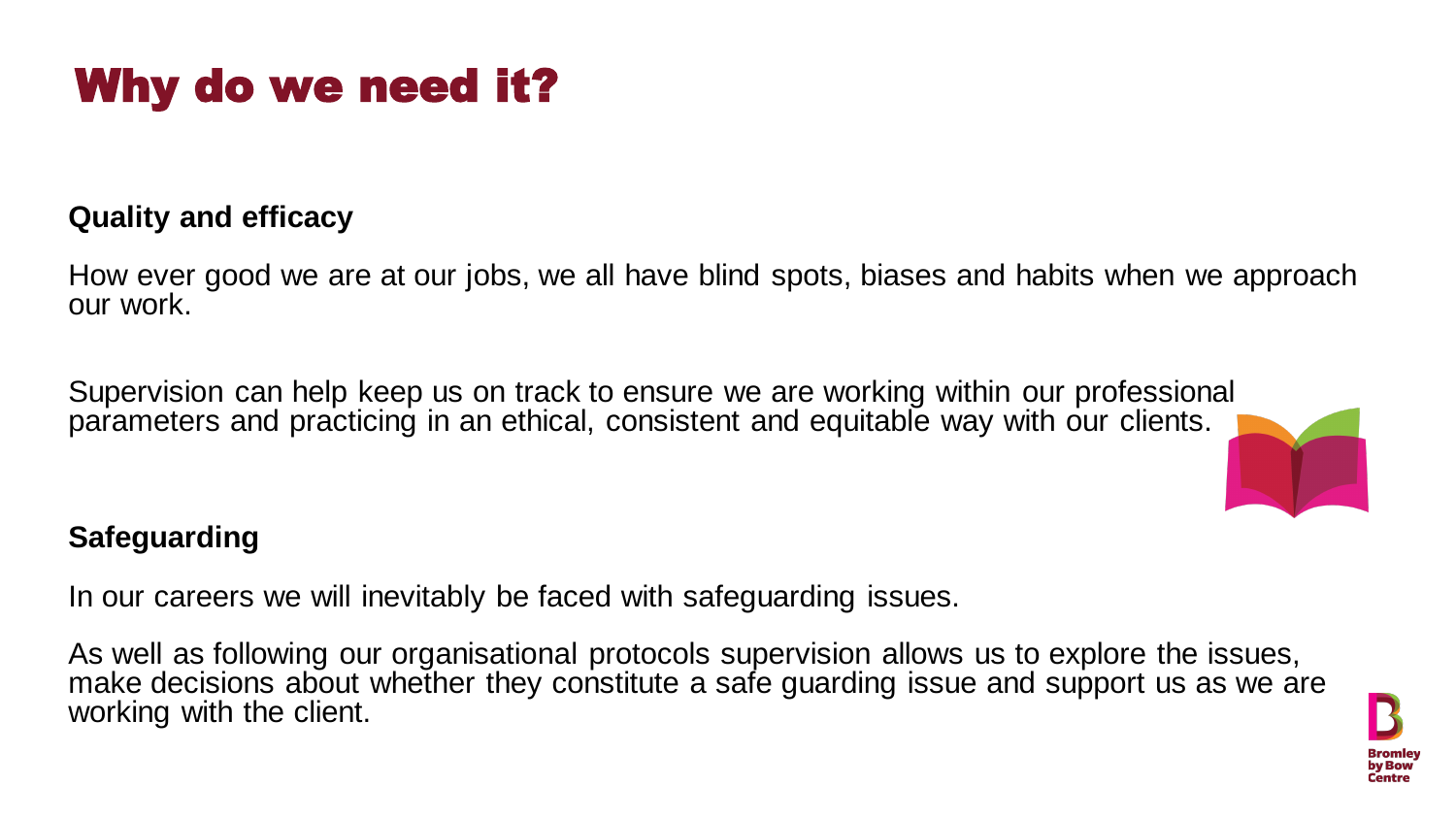# Different types of supervision

- **Clinical Supervision**  focus on the client work, generally carried out by qualified or trainee counsellors, psychotherapists and psychologists and supervised by a clinician.
- **Supervision for non-clinical staff**  client work of frontline workers, including Link Workers who may or may not work in clinical settings.
- 'Clinical' tag derives from original use in clinical settings but is used more widely now given that support of vulnerable people is delivered by a more diverse workforce
- **Peer-led Supervision**  fellow frontline workers, people doing the same/similar role, with agreed structure, roles and responsibilities. Usually with shared, equally ownership.
- One-to-one or group supervision, face-to-face or online

*Don't need to get too worried about all of the definitions, it's the process and support that's most important.*





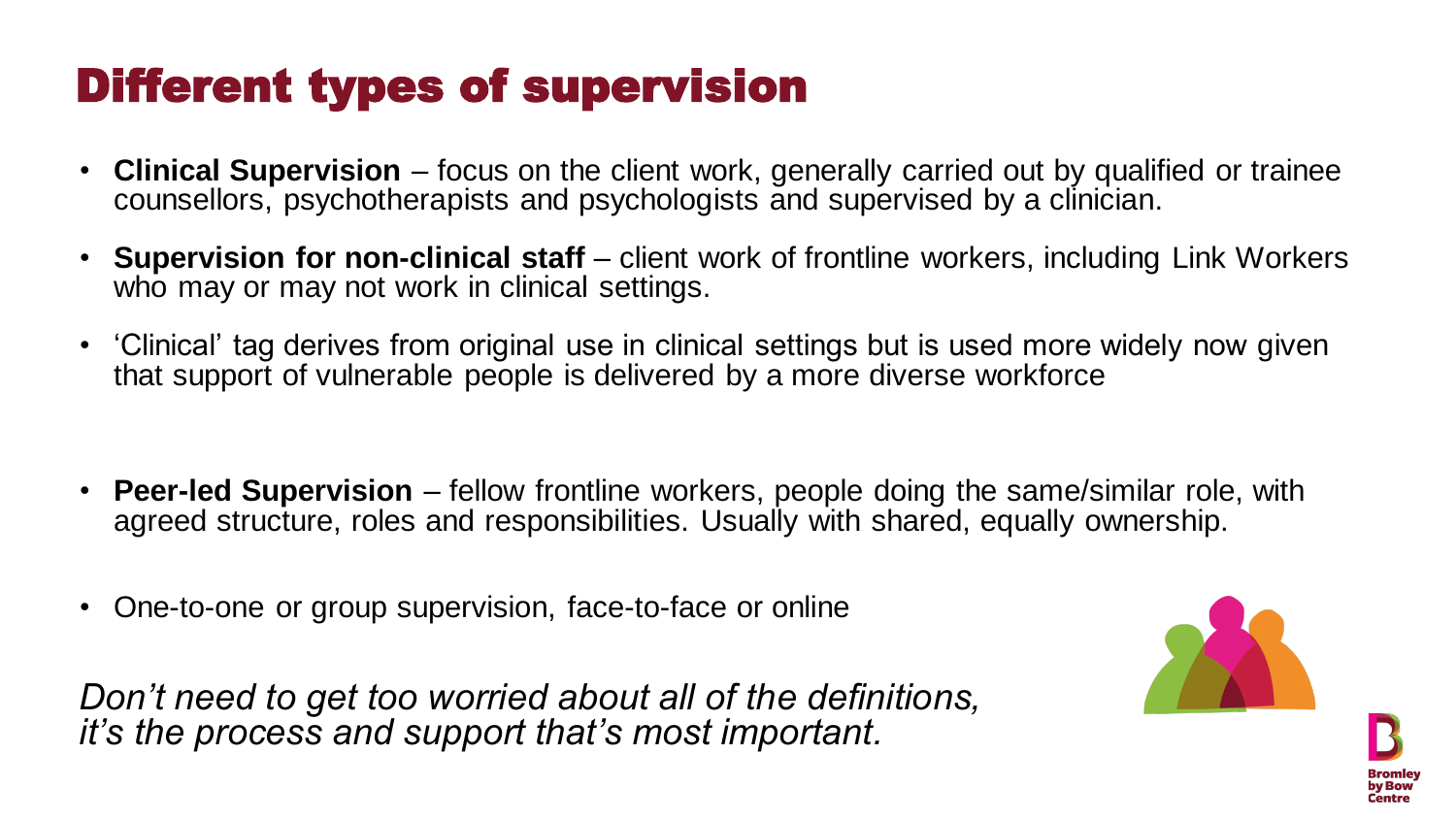## What supervision isn't

**An operational individual or team meeting** Supervision is not about targets, objectives and measuring outcomes

#### **Therapy**

Supervision is not therapy, but staff may wish to discuss personal issues to the extent that these impact on their wellbeing at work.

**A Chat or informal catch up with colleagues** Whilst there is no fixed agenda in supervision as such, staff are encouraged to prepare by reflecting on client work, wellbeing needs or any other support needs.

#### **A Test**

Supervision isn't there to catch you out or make you feel like you have to prove you are doing a good job and pretend you are not facing challenges